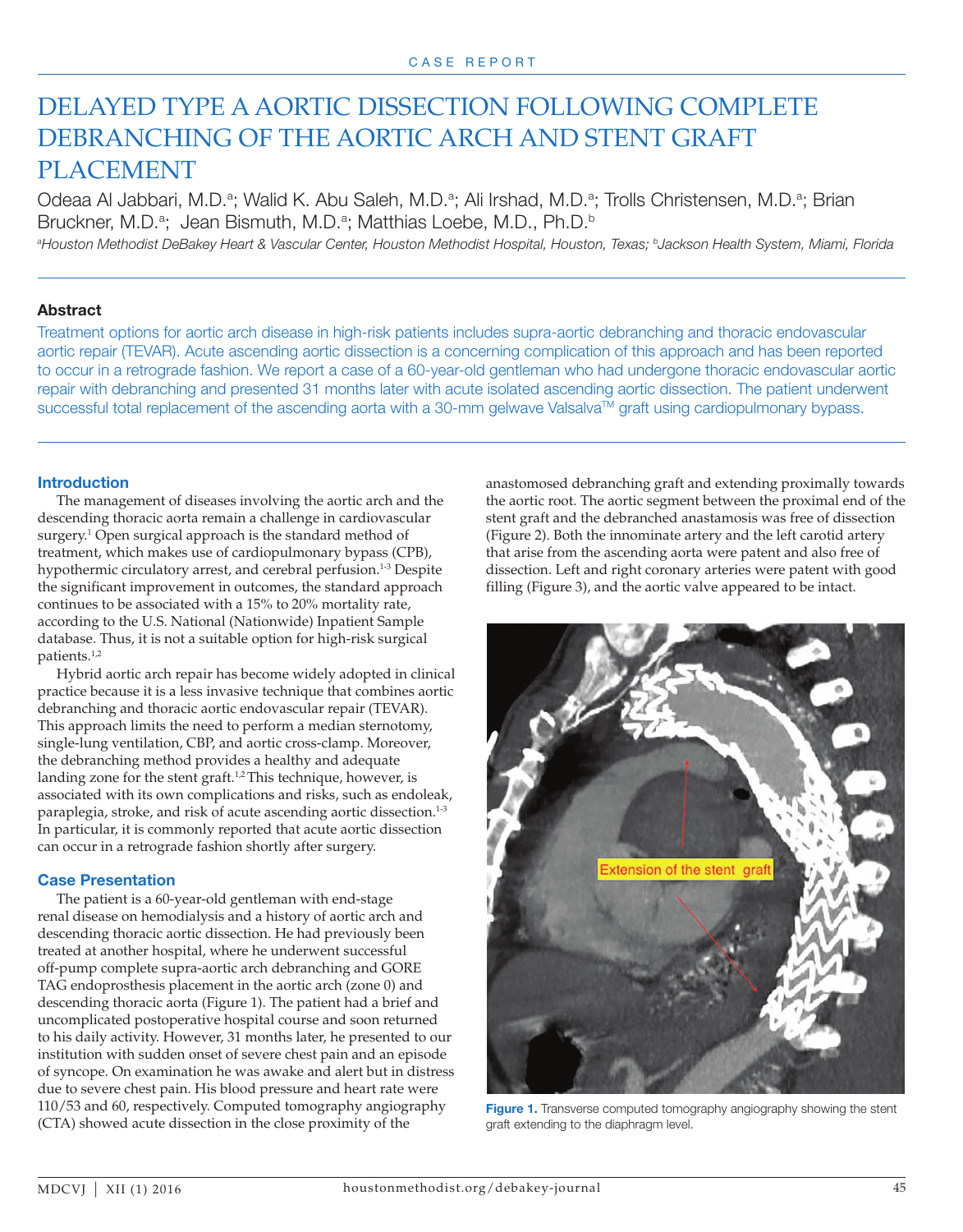

**Figure 2.** (A) Transverse computed tomography angiography (CTA) showing the dissected segment of the ascending aorta. (B) Sagittal CTA showing the entry tear of the dissection, debranching vessel, and disease-free segment of the aorta between the proximal landing zone and the debranching.

The patient was emergently taken to the operating room, where he underwent median sternotomy, was placed on CPB, cooled to 16°C, and put in complete circulatory arrest. The diseased segment of the ascending aorta was removed, and a 30-mm Gelweave Valsalva™ graft was brought to the field, cut in an angled fashion, then anastomosed to the stent graft and debranched vessels. The aortic root was inspected and repaired with the standard technique using two felt strips and 3-0 prolene suture. Care was taken not to narrow the coronary ostium, and by doing so, the aortic valve was resuspended and the wall was repaired. The graft was then anastomosed to the aortic wall. The patient tolerated the procedure well, was sent to the intensive care unit with temporary chest closure, and returned to the operating room the next day for final closure. Soon after surgery, the patient was weaned off the pressors and eventually extubated. However, he showed continued signs of agitation and confusion that were believed to be caused by an

occipital stroke found by CT scan. With further management, the patient continued to recover and was discharge home after 2 weeks.

One year later, the patient is symptom-free and doing well. CTA of the chest and abdomen done 3 months after the surgery showed the stent graft in position and no perigraft fluid collection or endoleak.

### **Discussion**

Since the advent of the hybrid method for treating aortic arch disease, acute ascending aortic dissection has been a concerning complication. In almost all the published reports, acute type A aortic dissections after the hybrid approach occur as an extension of a previously treated dissection (retrograde fashion). Retrograde aortic dissection (RAD) has an estimated incidence of 1.33% to 3.5%1-3 and predominately occurs in the first month after surgery (70% of cases). Twenty nine percent of RADs occur after the 30-day

![](_page_1_Picture_7.jpeg)

**Figure 3.** (A) Sagittal computed tomography angiography (CTA) showing the patent right coronary artery. (B) Sagittal CTA showing the patent left coronary artery.